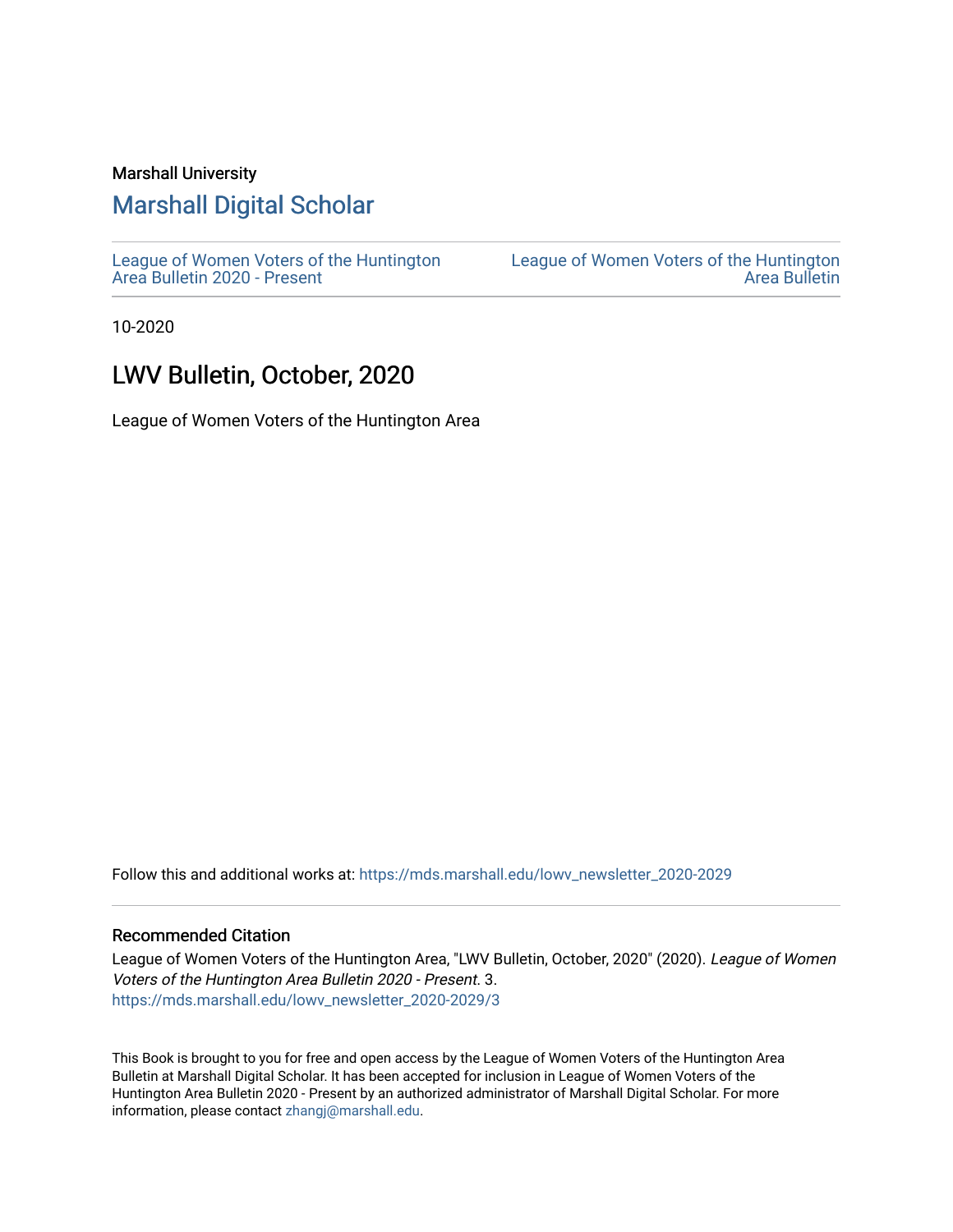# WWW LEAGUE OF WOMEN VOTERS October 2020 E-mail Bulletin

Martha Woodward, 1st VP, [woodward@marshall.edu](mailto:woodward@marshall.edu) Wendy Thomas, 2<sup>nd</sup> VP, [wxthomas@frontier.com](mailto:wxthomas@frontier.com)

## **VOTING CALENDAR** (from GoVoteW[V https://sos.wv.gov/elections/Pages/GoVoteWV.aspx](https://sos.wv.gov/elections/Pages/GoVoteWV.aspx)



**September 18, 2020** - County clerks begin mailing absentee ballots to those who have applied. **October 13, 2020** - Voter Registration Deadline **October 18, 2020** – Herald Dispatch Voter's Guide **October 21 - October 31, 2020** - Early Voting at the Cabell County Courthouse and Milton's City Hall. **November 2, 2020** - Deadline to hand-deliver Absentee Ballot to County Clerk's office.

**November 3, 2020** - **General Election Day**

## **CANDIDATES INFORMATION**

On Oct. 18 the Herald-Dispatch will publish a special Voters Guide featuring Q and A's from candidates locally and statewide. Also, readers can find responses online as they are submitted to the H-D. The League cooperates with the H-D on its Voters Guide. The LWVWV posted its Voters Guide on its website <https://voters-guide.lwvwv.org/>

## **VIRTUAL CANDIDATES FORUMS**

The League of Women Voters and WSAZ -TV are partnering to give voters a chance to hear their candidates for WV House Districts 16, 17, 18, and Huntington Council-at-Large. All of the interviews have been uploaded un the WSAZ-TV website. Below is a link to where you will find them all.



[https://www.wsaz.com/2020/09/29/decision-2020-interviews-with-candidates-for-wva-house-of](https://www.wsaz.com/2020/09/29/decision-2020-interviews-with-candidates-for-wva-house-of-delegates-district-16/)[delegates-district-16/](https://www.wsaz.com/2020/09/29/decision-2020-interviews-with-candidates-for-wva-house-of-delegates-district-16/)

[https://www.wsaz.com/2020/09/29/decision-2020-interviews-with-candidates-for-wva-house-of](https://www.wsaz.com/2020/09/29/decision-2020-interviews-with-candidates-for-wva-house-of-delegates-district-17/)[delegates-district-17/](https://www.wsaz.com/2020/09/29/decision-2020-interviews-with-candidates-for-wva-house-of-delegates-district-17/)

[https://www.wsaz.com/2020/09/29/decision-2020-interviews-with-candidates-for-wva-house-of](https://www.wsaz.com/2020/09/29/decision-2020-interviews-with-candidates-for-wva-house-of-delegates-district-18/)[delegates-district-18/](https://www.wsaz.com/2020/09/29/decision-2020-interviews-with-candidates-for-wva-house-of-delegates-district-18/)

[https://www.wsaz.com/2020/09/29/decision-2020-interviews-with-candidates-for-huntington-council](https://www.wsaz.com/2020/09/29/decision-2020-interviews-with-candidates-for-huntington-council-at-large/)[at-large/](https://www.wsaz.com/2020/09/29/decision-2020-interviews-with-candidates-for-huntington-council-at-large/) Candidates' answers to three questions provided by the League and the station will be posted on WSAZ.com and the WSAZ app

Later there will be a live debate for the mayoral candidates. Stay tuned for further information.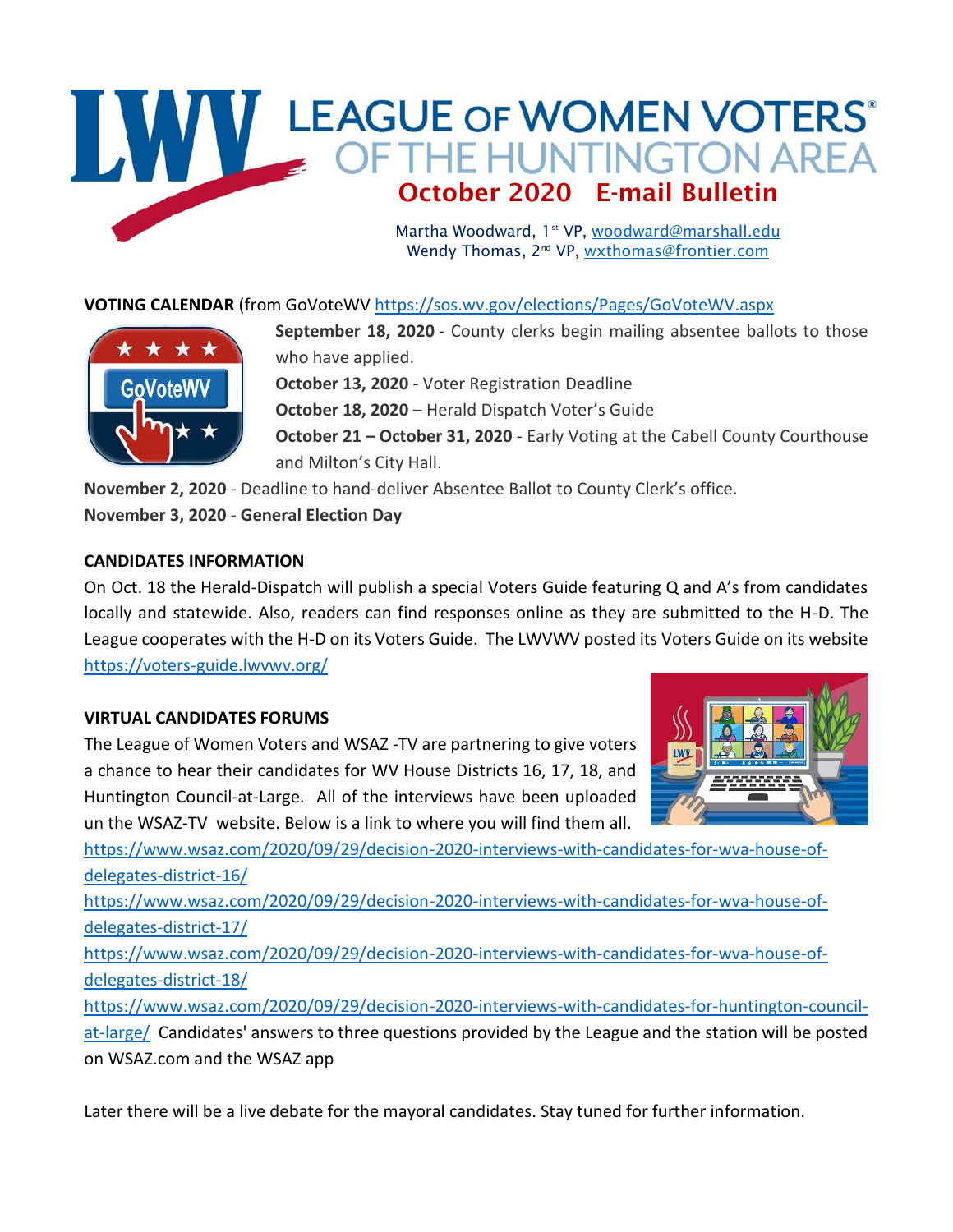

## **ABSENTEE VOTING**

Apply for an application for an absentee ballot either by linking to GOVOTEWV website, or by calling the Cabell County's Voters Registration Office, 304-526-8633, or if you live in Wayne County, 304-272-6362.

If you vote absentee, you may track your ballot. (Information from Carolyn Karr ) Go to the web and type in GOVOTEWV. Select "Absentee Voting". Select "Tracking Your Absentee Ballot". A page will come up telling you to fill in your name, date of birth. Fill it in and hit "submit." This will bring up another page telling you when you requested your ballot, when you sent it in, and when it was received. After you vote absentee, the tracking of your ballot will be posted. You may find other voting information on GOVOTEWV, by clicking on "Check Your Voting Registration"

## **FACT CHECK THE CANDIDATES**

- ✓ Factcheck *A Project of The Annenberg Public Policy Center* <https://www.factcheck.org/>
- ✓ Politifact *The Poynter Institute* <https://www.politifact.com/> or
- ✓ Snopes <https://www.snopes.com/>

#### **NEW MEMBERS**

Welcome new members: Julia Martin, Carolyn Bagby, and Joan Weisberg.

## **CLIMATE CHANGE** (Helen Gibbins)

"The Citizen's Guide To Climate Change" Is an easy-to read 16-page document, released by the West Virginia Climate Alliance. Because climate change is the #1 issue for our nation and planet, this publication is essential reading for all of us.

<https://wvrivers.org/wp-content/uploads/2020/09/wvclimate.pdf>

## **WHERE DID OUR FILES GO?** (Helen Gibbins)

The League donated them to the MU Library, Special Collections. They will be digitized so will be easier to access.

Although the LWVUS was organized in 1920, Constance Tompkies reported that the Huntington League was organized in the 1940's. They were involved with governmental issues right from the beginning and they sponsored candidates meetings geared toward special topics. Through the years the League has continued to organize candidates meetings and advocate for or against selected laws.

The LWVWV was organized in Huntington in October, 1920. During the first 20 years the WV League was loosely organized and local Leagues came and went. The first state convention was in 1944 with attendees from Fairmont, Charleston, and Huntington. The total budget was \$320. The first study was a study of the "Merit System", later known as "civil service".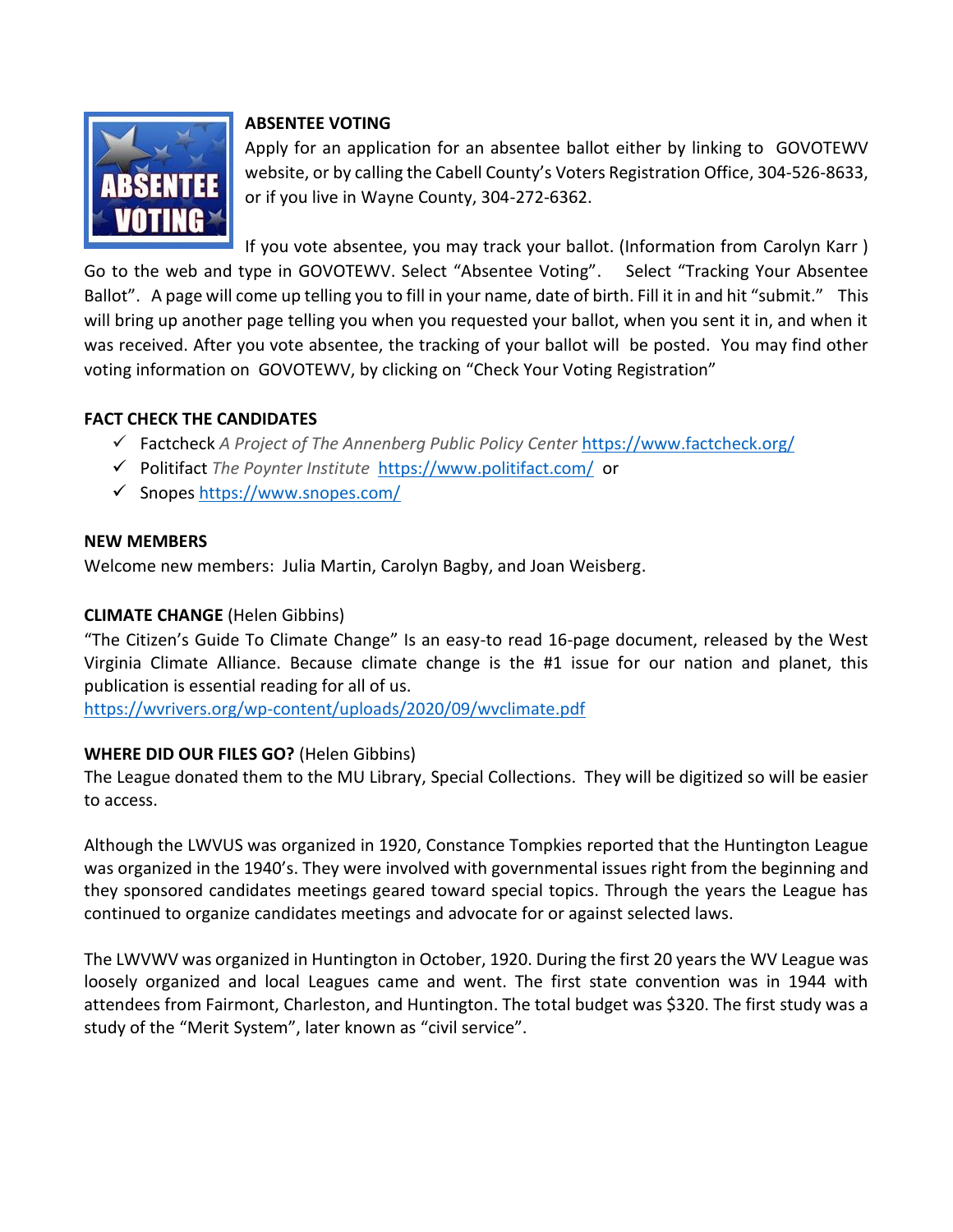And I wish to thank all of you for our working together on many, many League projects over 50 years. My husband Neil and I are moving to Portland, OR, so that we can live close to our families. Farewell! We will miss our beautiful West Virginia and all of our friends here.

#### **HEALTH CARE CANDIDATE MEETINGS**



The West Virginia League of Women Voters is a co-sponsor of a series of virtual Health Care Candidate Forums, in Cabell, Wood, Barbour and Kanawha Counties, as a part of the Health Care For All campaign. Other sponsors are WV Center on Budget and Policy, WV Citizen Action Education Fund, and West Virginians for Affordable Health Care. The League was asked to assist the group in setting up the kind of non-partisan candidate meetings we have been presenting for years.

Cabell County's Forum will be Monday, October 19, from 6-7 pm. Betty Barrett will be the moderator. Candidates invited are for all state offices serving Cabell. As this is written, we do not have a list of candidates who have accepted. Candidates will receive a list of questions in advance. When candidates from only one party accept, they will be asked to make a short statement answering those questions. When more than one party is represented for an office, we will follow our usual procedure of individual debate questions, following opening statements. Candidates will be live, on Zoom, in their own homes.

The link for the program is: [https://www.crowdcast.io/e/health-care-candidate/register.](https://www.crowdcast.io/e/health-care-candidate/register) You will be asked to pre-register, and will then be allowed into the program at 6 pm. The same link will be available for later viewing of the recorded program. For more information about the lead agency, look up [www.healthcareforallwv.com.](http://www.healthcareforallwv.com/)

#### **FINANCE DRIVE**

The 2020 Finance Drive is looking successful, but there is still time to contribute. Letters were sent to a number of friends of LWV in the community in September, during the celebration of the 100<sup>th</sup> anniversary of women's suffrage, and as we worked on voters service activities as we have for the 100 years since the League was established. So far we have received \$1,000, including an anonymous gift of \$300 to the LWV Education Fund for Voters Service. Several of these gifts were from local League members. We are most appreciative of the gifts that make us able to continue our work to educate the community about important issues we are facing, and enabling us to inform voters on their rights.

If you would like to send a gift, please send a check made out to the League of Women Voters of the Huntington Area to treasurer P.J. Scarr, 16 Nancy Lane, Barboursville, WV 25504. If you would like to make it a tax-deductible gift, it should be written to the LWV Education Fund.